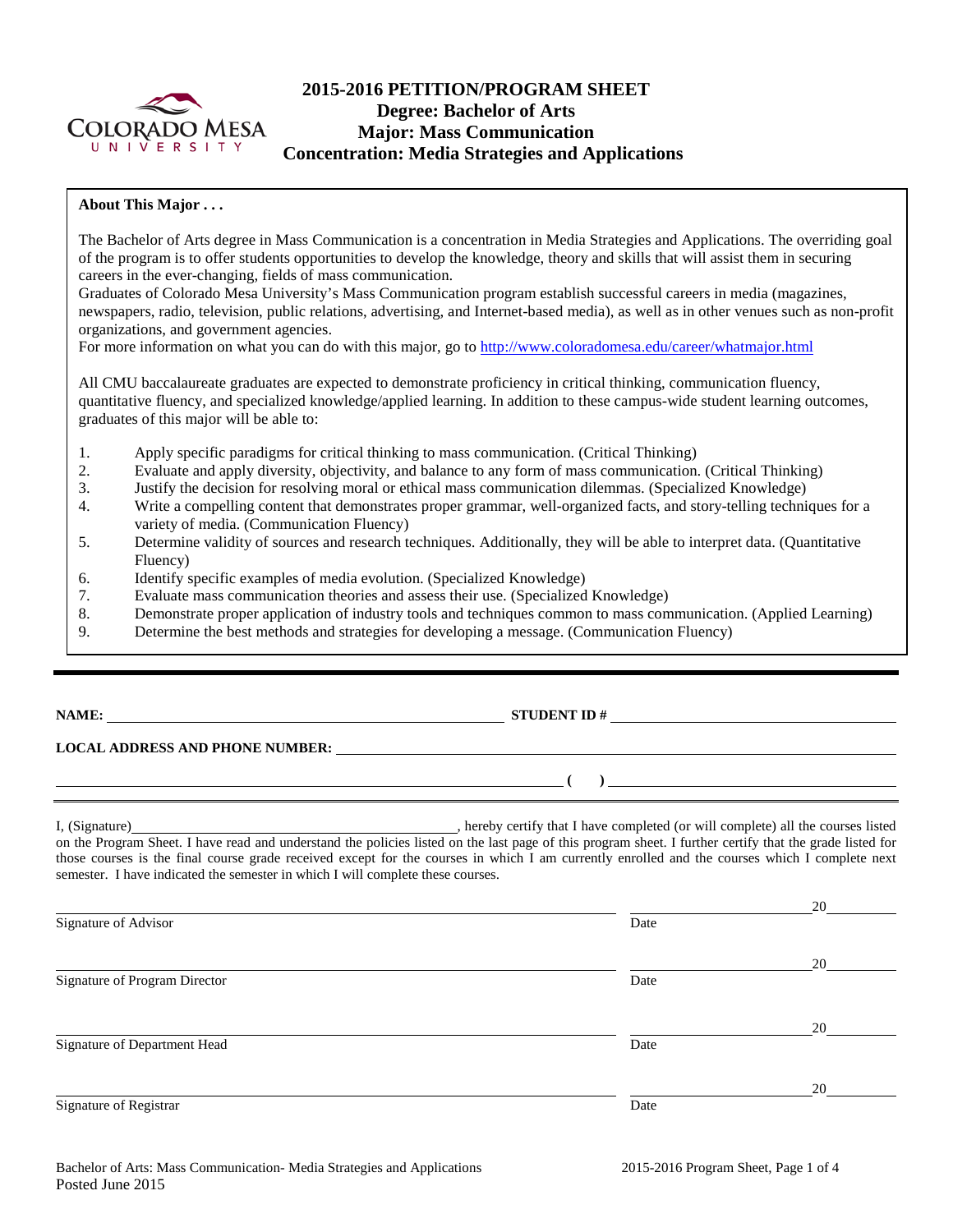### **DEGREE REQUIREMENTS:**

- 120 semester hours total (Students must complete a minimum of 30 of the last 60 hours of credit at CMU, with at least 15 semester hours in major discipline courses numbered 300 or higher).
- 40 upper division credits (A minimum of 15 taken at the 300-400 course levels within the major at CMU).
- Pre-collegiate courses (usually numbered below 100) cannot be used for graduation.
- 2.00 cumulative GPA or higher in all CMU coursework
- 2.50 cumulative GPA or higher and grade of C or better in all classes in the major.
- When filling out the program sheet a course can be used only once.
- A student must follow the CMU graduation requirements either from 1) the program sheet for the major in effect at the time the student officially declares a major; or 2) a program sheet for the major approved for a year subsequent to the year during which the student officially declares the major and is approved for the student by the department head. Because a program may have requirements specific to the degree, the student should check with the faculty advisor for additional criteria. It is the student's responsibility to be aware of, and follow, all requirements for the degree being pursued. Any exceptions or substitutions must be approved by the student's faculty advisor and Department Head.
- Essential Learning Capstone should be completed between 45 and 75 hours.
- See the "Undergraduate Graduation Requirements" in the catalog for additional graduation information.

**ESSENTIAL LEARNING REQUIREMENTS** (31 semester hours) See the current catalog for a list of courses that fulfill the requirements below. If a course is an Essential Learning option and a requirement for your major, you must use it to fulfill the major requirement and make a different selection for the Essential Learning requirement.

| Course No Title                                                                                                                                                                                                         |        | Sem.hrs Grade Term/Trns        |
|-------------------------------------------------------------------------------------------------------------------------------------------------------------------------------------------------------------------------|--------|--------------------------------|
| <b>English</b> (6 semester hours, must receive a grade of "B" or better and<br>must be completed by the time the student has 60 semester hours.)<br><b>ENGL 111 English Composition</b><br>ENGL 112 English Composition | 3<br>3 | <u> 1999 - John Barn Barns</u> |
| Math MATH 110 or higher (3 semester hours, must receive a grade of<br>"C" or better, must be completed by the time the student has 60 semester<br>hours.)                                                               |        |                                |
| <b>Humanities</b> (3 semester hours)                                                                                                                                                                                    |        |                                |
| <b>Social and Behavioral Sciences (6 semester hours)</b>                                                                                                                                                                |        |                                |
| <b>Natural Sciences</b> (7 semester hours, one course must include a lab)                                                                                                                                               |        |                                |
|                                                                                                                                                                                                                         |        |                                |
| <b>History</b> (3 semester hours)<br><b>HIST</b>                                                                                                                                                                        |        |                                |
| Fine Arts (3 semester hours)                                                                                                                                                                                            |        |                                |

Course No Title Sem.hrs Grade Term/Trns

#### **WELLNESS REQUIREMENT** (2 semester hours)

| KINE 100 | <b>Health and Wellness</b>                            |  |
|----------|-------------------------------------------------------|--|
| KINA 1   |                                                       |  |
|          | <b>ESSENTIAL LEARNING CAPSTONE</b> (4 semester hours) |  |
| ESSL 290 | <b>Maverick Milestone</b>                             |  |
|          | (see English $&$ math pre-reqs) 3                     |  |
| ESSL 200 | Essential Speech (co-requisite) 1                     |  |

**FOUNDATION COURSES** (9 semester hours) Two **consecutive**

classes in the **same** foreign language. Must receive a grade of "C" or better. FLAS 114 & 115 will **NOT** fulfill this requirement.  $FLA$ 

FLA\_\_ \_\_\_\_ \_\_\_\_\_\_\_\_\_\_\_\_\_\_\_\_\_\_\_\_\_\_\_\_ \_\_\_\_ \_\_\_\_\_ \_\_\_\_\_\_\_\_

MASS 110 Mass Media: Impact & History 3

#### **MASS COMMUNICATION MEDIA STRATEGIES & APPLICATIONS CONCENTRATION REQUIREMENTS**

(50-51 semester hours) Must pass all courses with a grade of "C" or higher.

**Mass Communication Core** (26 semester hours)

| MASS 140 | Media Theory Introduction                                                                          | 3    |  |
|----------|----------------------------------------------------------------------------------------------------|------|--|
| MASS 142 | Media Software Application                                                                         | 3    |  |
| MASS 144 | Multimedia Storytelling                                                                            |      |  |
| MASS 213 | Introduction to Media Writing                                                                      | 3    |  |
| MASS 310 | Media Law and Ethics                                                                               |      |  |
| MASS 397 | Practicum                                                                                          |      |  |
| MASS 494 | Seminar, Theory and Research 4                                                                     |      |  |
| MASS 498 | Senior Project Portfolio                                                                           |      |  |
| MASS 499 | Internship                                                                                         | $5*$ |  |
|          | $\&\text{C}_{\text{tr}}$ dont more toles mone than $\&$ boung of Intomation. Any house housed $\&$ |      |  |

\*Student may take more than 5 hours of Internship. Any hours beyond 5 may be included in the general Elective category on Page 3.

**Select at least four courses from the list of Strategy Courses below.**  (12 semester hours)

| <b>MASS 251</b>   | Mass Media: Advertising and                         |   |
|-------------------|-----------------------------------------------------|---|
|                   | Promotions                                          |   |
| <b>MASS 313</b>   | <b>Broadcast Journalism Reporting</b>               | 3 |
|                   | MASS 315 A Specialized Writing for Media, Science 3 |   |
| <b>MASS 315 B</b> | Specialized Writing for Media, Sports               | 3 |
|                   | MASS 315 C Specialized Writing for Media, Health    | 3 |
|                   | MASS 315 D Specialized Writing for Media, Crime     | 3 |
| <b>MASS 317</b>   | Writing Opinion for Impact                          | 3 |
| <b>MASS 319</b>   | Commercial Copy                                     | 3 |
| <b>MASS 343</b>   | Social Media                                        | 3 |
| <b>MASS 350</b>   | <b>Public Relations Concepts</b>                    | 3 |
| <b>MASS 415</b>   | <b>Public Affairs Reporting</b>                     | 3 |
| <b>MASS 417</b>   | Writing for PR & Advertising                        | 3 |
| <b>MASS 450</b>   | <b>Public Relations Campaigns</b>                   | 3 |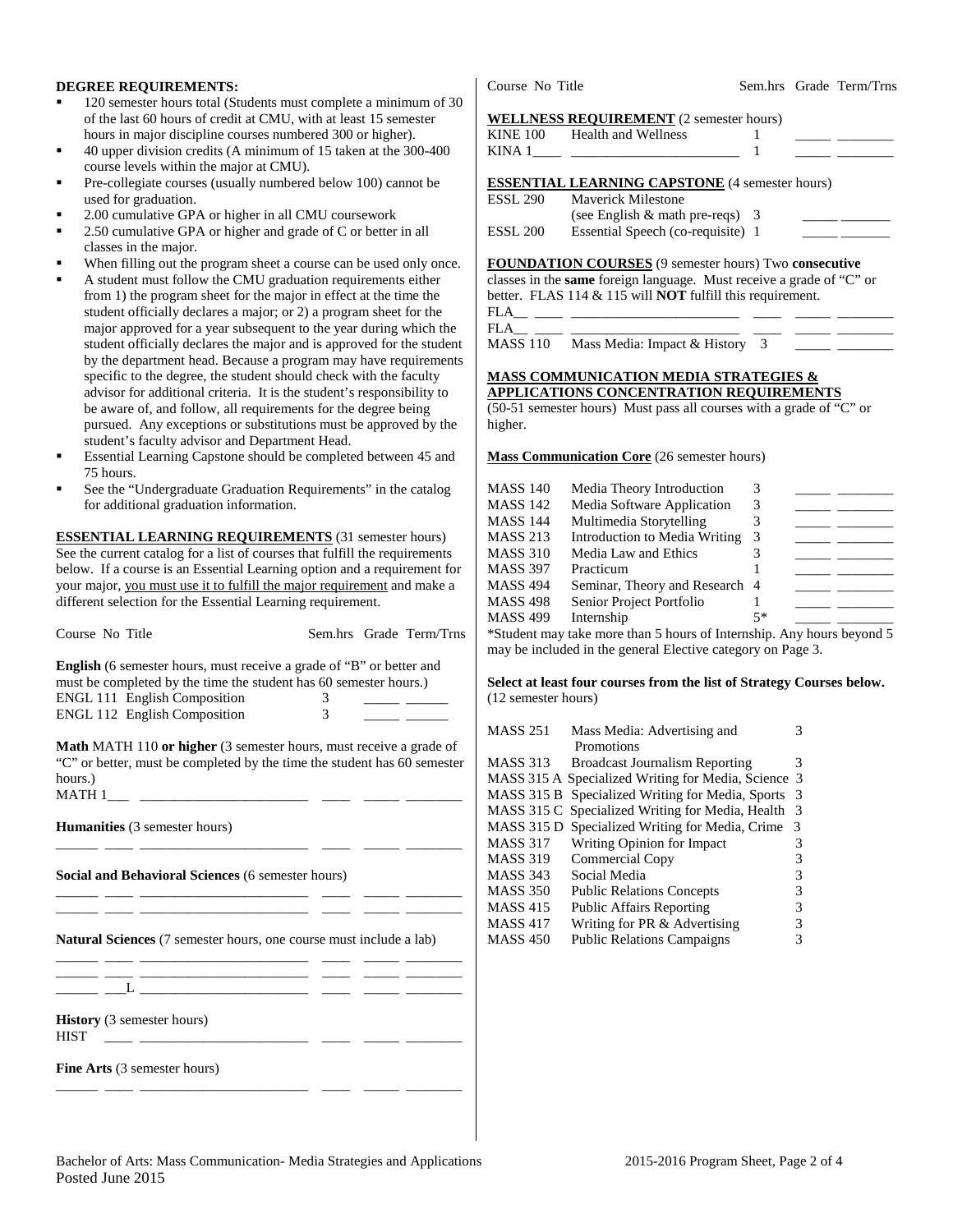| Course No<br>MASS<br><b>MASS</b> | Title                                                                                                     |   | Sem.hrs Grade Term/Trns | Course No Title<br>Sem.hrs Grade Term/Trns<br><b>Electives</b> (All college level courses appearing on your final transcript,<br>not listed above that will bring your total semester hours to 120 hours.)<br>(23-24 semester hours: 0-11 semester hours of upper division may be<br>needed.) |
|----------------------------------|-----------------------------------------------------------------------------------------------------------|---|-------------------------|-----------------------------------------------------------------------------------------------------------------------------------------------------------------------------------------------------------------------------------------------------------------------------------------------|
|                                  | Select at least four courses from the list of Application Courses<br><b>below.</b> (12-13 semester hours) |   |                         | فالمستوار والمستعين والمستعين والمستعدد والمستعدد والمستعدد والمستعين والمستعد والمستعد<br><u> 1999 - 1999 - Amerikaanse kommunister (1999 - 1999 - 1999 - 1999 - 1999 - 1999 - 1999 - 1999 - 1999 - 1999 - </u><br><u> 1999 - 1999 - Amerikaanse kommunister (h. 1999)</u>                   |
| <b>MASS 261</b>                  | Audio Announcing and                                                                                      | 4 |                         | <u> 1999 - John Amerikaanse School (1999 - 1999 - 1999 - 1999 - 1999 - 1999 - 1999 - 1999 - 1999 - 1999 - 1999 - </u>                                                                                                                                                                         |
|                                  | Production                                                                                                |   |                         |                                                                                                                                                                                                                                                                                               |
| <b>MASS 271</b>                  | Video Production I                                                                                        |   |                         | <u> 1988 - Johann Stoff, amerikansk politiker (d. 1989)</u>                                                                                                                                                                                                                                   |
| <b>MASS 342</b>                  | Photojournalism I                                                                                         |   |                         |                                                                                                                                                                                                                                                                                               |
| <b>MASS 352</b>                  | Design and Editing for Print                                                                              | 3 |                         |                                                                                                                                                                                                                                                                                               |
| <b>MASS 371</b>                  | Video Production II                                                                                       |   |                         |                                                                                                                                                                                                                                                                                               |
| <b>MASS 441</b>                  | <b>Emerging Media</b>                                                                                     |   |                         | <u> 1999 - Jan Herrich Herrich (f. 1989)</u>                                                                                                                                                                                                                                                  |
| <b>MASS 442</b>                  | Photojournalism II                                                                                        |   |                         |                                                                                                                                                                                                                                                                                               |
| <b>MASS 452</b>                  | Desktop Publishing                                                                                        |   |                         | <u> 1999 - John Harrison, marshalar mason (1999 - 1999 - 1999 - 1999 - 1999 - 1999 - 1999 - 1999 - 1999 - 1999 - </u>                                                                                                                                                                         |
| <b>MASS 471</b>                  | Video Production III                                                                                      | 3 |                         |                                                                                                                                                                                                                                                                                               |
| Course No<br>MASS                | Title                                                                                                     |   | Sem.hrs Grade Term/Trns | فالمستوفي والمستنقص والمستني والمستحدث والمستحدث والمستحدث والمستنقل والمستنقل والمستنقل                                                                                                                                                                                                      |
| MASS                             |                                                                                                           |   |                         |                                                                                                                                                                                                                                                                                               |

#### **SPECIAL REQUIREMENTS:**

In an effort to meet industry standards, Macintosh computers are used in all computer-based Mass Communication courses. Majors are strongly advised to consider purchasing a Macintosh and related print and web publication software for personal use.

To continue in the program and eventually graduate as Mass Communication – Media Strategies and Applications majors, students must earn a minimum grade of C in the major requirements within no more than three attempts.